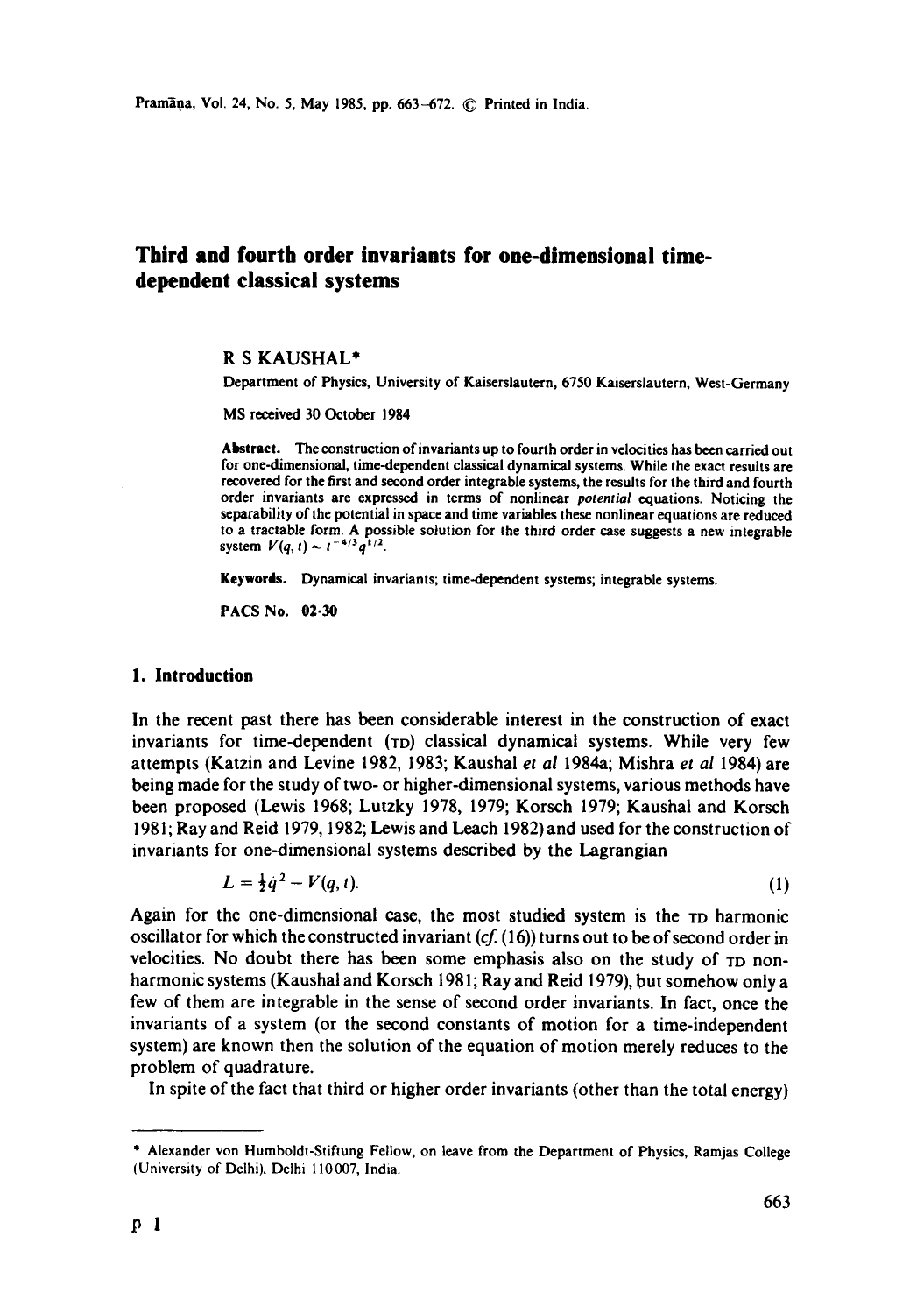### 664 *R S Kaushal*

are now constructed (Holt 1982; Hall 1983; Kaushal *et al* 1985) for some timeindependent systems and quite a few new integrable systems are found somehow such attempts have not been made so far (to the best of our knowledge) for ro systems. As a matter of fact the study of time-independent systems even in higher-dimensions is somewhat easier as compared to that of  $TD$  systems mainly because, in this case, the over-determined set of the partial differential equations, required to be solved during the process of construction of invariant, does not involve (Holt 1982; Hall 1983) the coupling between the coefficients of even and odd powers of velocities in the invariant. As a result the second constant of motion for the system contains only either even or odd powers of velocities. However, this is not the case with ro systems for which such a coupling occurs through the time-derivatives of these coefficients. This not only increases the number of partial differential equations but also complicates their solutions, particularly for higher-dimensional systems and with regard to higher order invariants. For one-dimensional systems, however, the problem is somewhat simplified.

In the present work, we attempt to construct such third and fourth order invariants for the TD systems described by (1). In §2, after describing the method in general, we recover the familiar results for the first and second order cases, particularly for the rp harmonic oscillator. In §§ 3 and 4, we respectively discuss the construction of third and fourth order invariants. The results are expressed in the form of"potential" equations which turn out to be nonlinear in nature and whose solutions would directly provide the integrable systems. A possible solution of the "potential" equation, in § 3, yields a new integrable system  $V(q, t) \sim t^{-4/3} q^{1/2}$ , which admits a third order invariant. Finally, the results are discussed and summarized in § 5.

#### **2. The method**

We consider the system described by the Lagrangian (1) with the concomitant equation of motion,

$$
\ddot{q} = -\partial V/\partial q. \tag{2}
$$

Let us consider the constant of motion, 1, of the form

$$
I = b_0 + b_1 \dot{q} + \frac{1}{2!} b_2 \dot{q}^2 + \frac{1}{3!} b_3 \dot{q}^3 + \frac{1}{4!} b_4 \dot{q}^4,
$$
 (3)

where  $b_i$ 's (i = 0, 1, 2, 3, 4), are functions of q and t. The invariance of I implies  $dI/dt = 0$  and using (3), this gives

$$
\frac{\partial b_0}{\partial t} + b_1 \ddot{q} + \left(\frac{\partial b_0}{\partial q} + \frac{\partial b_1}{\partial t} + b_2 \ddot{q}\right) \dot{q} + \left(\frac{\partial b_1}{\partial q} + \frac{1}{2} \frac{\partial b_2}{\partial t} + \frac{1}{2} b_3 \ddot{q}\right) \dot{q}^2
$$

$$
+ \left(\frac{1}{2} \frac{\partial b_2}{\partial q} + \frac{1}{6} \frac{\partial b_3}{\partial t} + \frac{1}{6} b_4 \ddot{q}\right) \dot{q}^3 + \left(\frac{1}{6} \frac{\partial b_3}{\partial q} + \frac{1}{24} \frac{\partial b_4}{\partial t}\right) \dot{q}^4 + \frac{1}{24} \frac{\partial b_4}{\partial q} \dot{q}^5 = 0. \quad (4)
$$

On substituting  $\ddot{q}$  from (2), (4) yields an expression in *t*,  $\dot{q}$  which must vanish identically. This implies that the coefficients in (4) must vanish separately. Thus

$$
\partial b_4 / \partial q = 0, \tag{5a}
$$

$$
4\frac{\partial b_3}{\partial q} + \frac{\partial b_4}{\partial t} = 0, \tag{5b}
$$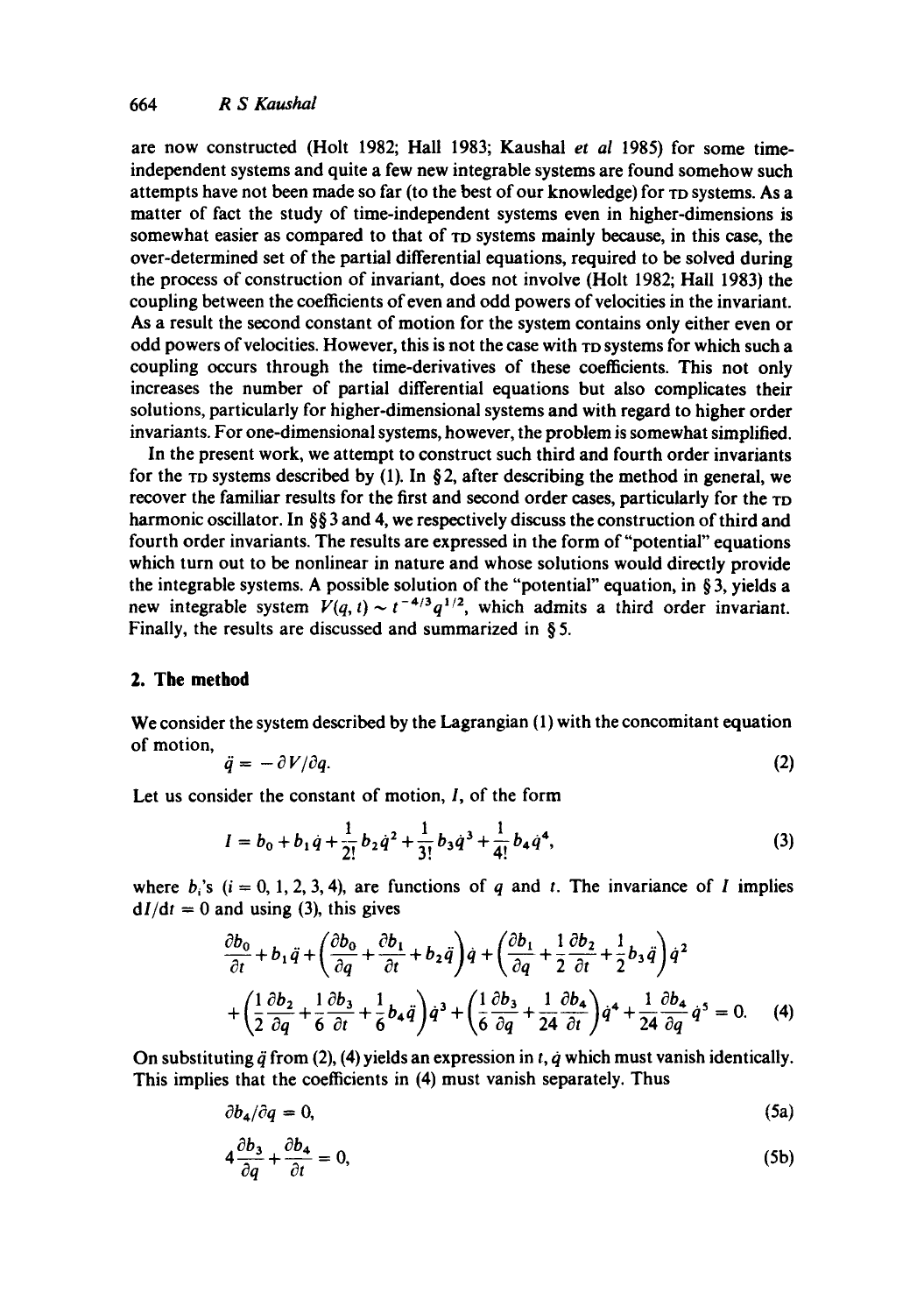*Invariants of time-dependent systems* 665

$$
3\frac{\partial b_2}{\partial q} + \frac{\partial b_3}{\partial t} - b_4 \frac{\partial V}{\partial q} = 0,
$$
 (5c)

$$
2\frac{\partial b_1}{\partial q} + \frac{\partial b_2}{\partial t} - b_3 \frac{\partial V}{\partial q} = 0,
$$
 (5d)

$$
\frac{\partial b_0}{\partial q} + \frac{\partial b_1}{\partial t} - b_2 \frac{\partial V}{\partial q} = 0,
$$
 (5e)

$$
\frac{\partial b_0}{\partial t} - b_1 \frac{\partial V}{\partial q} = 0. \tag{5f}
$$

Note that this is an overdetermined set of coupled partial differential equations and the coupling between the coefficients corresponding to even and odd powers of  $q$  in (3) arises due to the time-derivatives of  $b_i$ 's. This is not, however, the case with timeindependent systems (see Holt 1982; Hall 1983).

To obtain the systems which admit first order invariants *(i.e.* linear in velocities), we set  $b_2 = b_3 = b_4 = 0$  in (5) and hence obtain the following set of equations:

$$
\frac{\partial b_1}{\partial q} = 0; \quad \frac{\partial b_0}{\partial q} = -\frac{\partial b_1}{\partial t}; \quad \frac{\partial b_0}{\partial t} = b_1 \frac{\partial V}{\partial q}.
$$

While the solutions of the first two equations are  $b_1 = \rho_1 (t)$ ;  $b_0 = -\rho_1 q + \rho_2 (t)$ , the third yields the "potential" equation,

$$
\frac{\partial V}{\partial q} + \frac{\ddot{\rho}_1}{\rho_1} q - \frac{\dot{\rho}_2}{\rho_1} = 0, \tag{6}
$$

whose only solution is

$$
V(q, t) = -\frac{\ddot{\rho}_1}{2\rho_1}q^2 + \frac{\dot{\rho}_2}{\rho_1}q + \rho_3(t).
$$

Here  $\rho_i$ 's are some arbitrary functions of time. If we set  $\rho_3(t) = -\rho_2^2/(2\rho_1 \ddot{\rho}_1)$ , then the integrable system is the *rD rotatino harmonic oscillator,* 

$$
V(q, t) = \frac{1}{2} \omega^2(t) [q - \alpha(t)]^2,
$$
\n(7)

with the invariant,

$$
I = \rho_2 + (\rho_1 \dot{q} - \dot{\rho}_1 q), \tag{8}
$$

where  $\rho_1$  and  $\rho_2$  are given by

 $\ddot{\rho}_1 + \omega^2(t)\rho_1 = 0; \quad \dot{\rho}_2 + \omega^2(t)\alpha(t)\rho_1 = 0.$ 

For the systems admitting second order invariants we set  $b_3 = b_4 = 0$  in (5a)-(5f) and obtain,

$$
\frac{\partial b_2}{\partial q} = 0; \qquad 2 \frac{\partial b_1}{\partial q} + \frac{\partial b_2}{\partial t} = 0; \tag{9a,b}
$$

along with (5e) and (5f). Equations (9a) and (9b) imply

$$
b_2 = \sigma_1(t),
$$
  
\n
$$
b_1 = -\frac{1}{2}\dot{\sigma}_1 q + \sigma_2(t),
$$
\n(10)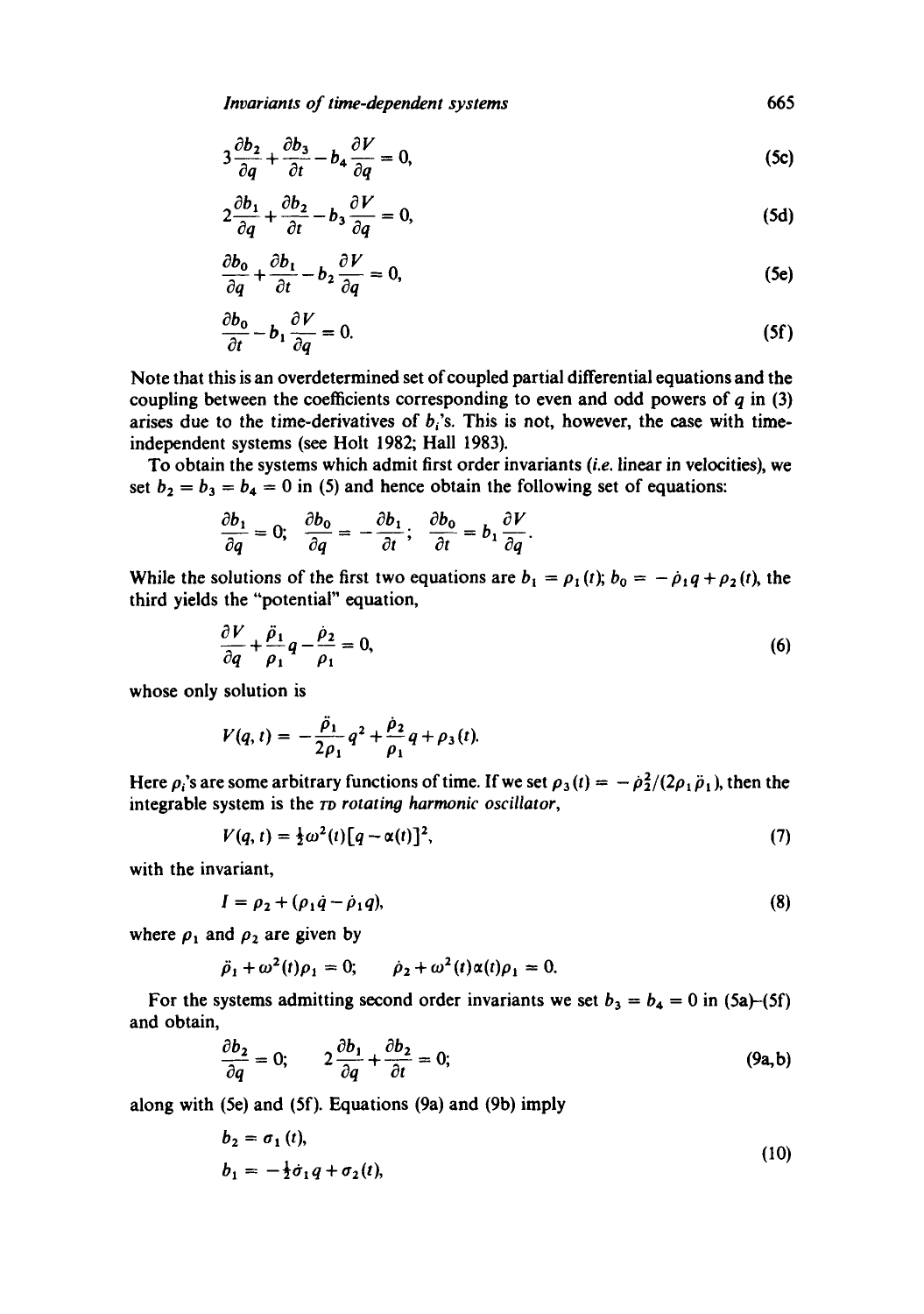where  $\sigma_1$  and  $\sigma_2$  are some arbitrary functions of t. Using these results in (5e) and (5f) and noting that  $(\partial^2 b_0/\partial q \cdot \partial t) = (\partial^2 b_0/\partial t \cdot \partial q)$ , we obtain a general "potential" equation of the form,

$$
\left(-\frac{1}{2}\dot{\sigma}_1q + \sigma_2\right)\frac{\partial^2 V}{\partial q^2} - \sigma_1\left(\frac{\partial^2 V}{\partial t \cdot \partial q}\right) - \frac{3}{2}\dot{\sigma}_1\left(\frac{\partial V}{\partial q}\right) + \left(-\frac{1}{2}\ddot{\sigma}_1q + \ddot{\sigma}_2\right) = 0.
$$
\n(11)

This is a linear, second order partial differential equation whose solutions, in principle, would provide the integrable systems admitting second order invariants. We shall be obtaining similar 'potential' equations for third and fourth order invariants in the next two sections. However, they will be nonlinear in nature. As such the solution of these nonlinear equations will be a difficult task, therefore, with the help of some simple and known cases we demonstrate here a method of using these "potential" equations for constructing the invariants:

*Case* (a): TD harmonic oscillator:

$$
V(q,t) = \Omega(t)q^2. \tag{12}
$$

On substituting the derivatives of  $V$  in (11) we obtain an identity,

$$
-2(\sigma_1\Omega+2\dot{\sigma}_1\Omega+\frac{1}{4}\ddot{\sigma})q+2\sigma_2\Omega+\ddot{\sigma}_2=0,
$$
\n(13)

which is satisfied if we choose

$$
\frac{1}{4}\ddot{\sigma}_1 + 2\dot{\sigma}_1\Omega + \sigma_1\Omega = 0,\tag{14a}
$$

$$
\ddot{\sigma}_2 + 2\sigma_2 \Omega = 0. \tag{14b}
$$

**Now,** we set

$$
\sigma_1=\rho^2, \qquad \sigma_2=0,
$$

which reduces (14a) to

$$
\ddot{\rho} + 2\Omega(t)\rho = k/\rho^3,\tag{15}
$$

where k is an arbitrary constant of integration. The coefficients  $b_1$  and  $b_2$  in (3) now become

$$
b_2=\rho^2, \quad b_1=-\rho\rho q,
$$

and the coefficient  $b_0$  can be obtained from (5f) and (15), in the form

$$
b_0 = \frac{1}{2}k(q/\rho)^2 + \frac{1}{2}q^2\rho^2.
$$

Finally, the invariant (3) turns out to be

$$
I = \frac{1}{2}k(q/\rho)^2 + \frac{1}{2}(q\rho - \dot{q}\rho)^2,\tag{16}
$$

a well known result in literature (Lewis 1968; Korsch 1979; Ray and Reid 1979, 1982).

*Case (b)*: Let us consider a general power form of V as

$$
V(q,t) = \beta(t)q^m. \tag{17}
$$

Using this form of  $V$  in (11) we obtain the identity

$$
\left[-\frac{1}{2}\dot{\sigma}_1 m(m-1)\beta - \sigma_1 m \dot{\beta} - \frac{3}{2}\sigma_1 m \beta\right] q^{m-1} + \sigma_2 m(m-1)\beta q^{m-2} - \frac{1}{2}\ddot{\sigma}_1 q + \ddot{\sigma}_2 = 0,
$$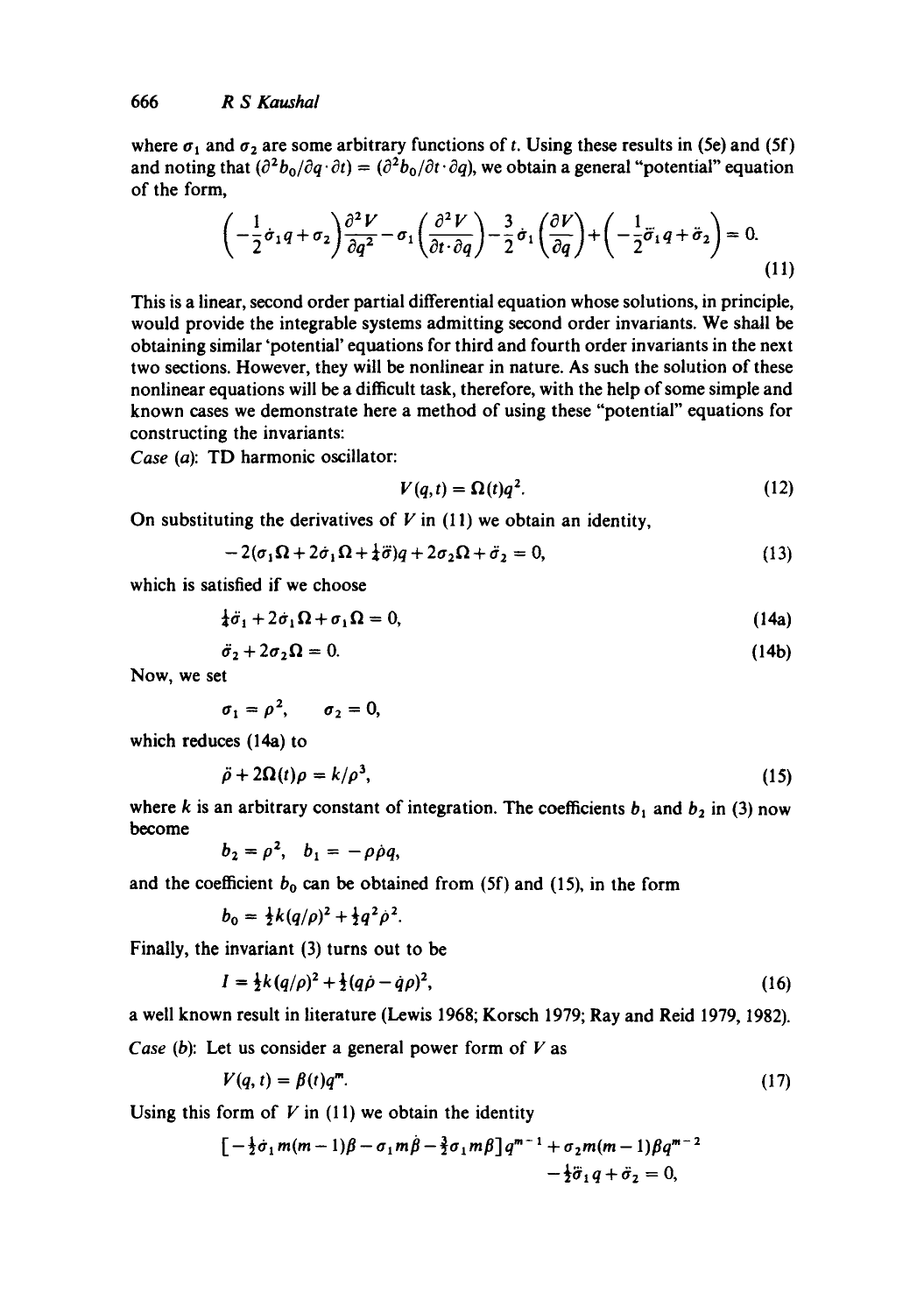which must be satisfied if we require that the coefficients of powers of  $q$  must vanish (since  $m \neq 0$ ),

$$
\dot{\sigma}_1 \beta \bigg( \frac{m}{2} + 1 \bigg) + \sigma_1 \dot{\beta} = 0; \quad \sigma_2 (m - 1) \beta = 0, \qquad \ddot{\sigma}_1 = 0; \qquad \ddot{\sigma}_2 = 0. \tag{18}
$$

The solution to these equations for  $(m \neq 1)$  are

$$
\sigma_2 = 0, \quad \sigma_1 = (a_1 t^2 + a_2 t + a_3), \quad \beta(t) = k_1 \sigma_1^{-(m+2)/2}, \tag{19}
$$

where  $a_1, a_2, a_3$  and  $k_1$  are some arbitrary constants of integration. The coefficient  $b_0$ from (5f) turns out to be  $b_0 = \sigma_1 \beta q^m + k_2$ , and the invariant (3), in this case, can be written as

$$
I = \sigma_1 \beta q^m + \frac{1}{2} \dot{q} (\sigma_1 \dot{q} - \dot{\sigma}_1 q), \qquad (20)
$$

where the arbitrary constant of integration  $k_2$  is taken as zero.

If  $m = 1$ , then  $\sigma_2 \neq 0$  and (18) implies that  $\sigma_2 = c_1 t + c_2$ . Choosing the arbitrary constants of integration  $c_1$  and  $c_2$  as  $c_1 = 2a_1$ , and  $c_2 = a_2$ , the invariant for the linear To potential,  $V(q, t) = \beta(t)q$ , can be obtained as

$$
I = \sigma_1 (q-2) \beta + \frac{1}{2} \dot{q} [\sigma_1 \dot{q} - \dot{\sigma}_1 (q-2)].
$$
\n(21)

In the above cases we have considered the potential  $V(q, t)$  to be separable in q, t. Alternatively, using (I0) in (5e) we notice that

$$
\sigma_1(t) = (\partial^3 b_0/\partial q^3)/(\partial^3 V/\partial q^3),
$$

which suggests that both  $b_0$  and V are still separable in q and t to the extent that the ratio  $(\partial^3b_0/\partial q^3)/(\partial^3V/\partial q^3)$  is just a function of t. Therefore, we choose

$$
b_0(q, t) = h(t)u(q), \qquad V(q, t) = \frac{h(t)}{\sigma_1}u(q). \tag{22}
$$

Using these forms in (5f) and integrating the resultant expression we find the unknown function  $u(q)$  in (22) as

$$
u(q) = k_3 (\sigma_2 - \frac{1}{2} \dot{\sigma}_1 q)^{-(2\sigma_1 h/\dot{\sigma}_1 h)},
$$
\n(23)

with the corresponding invariant

$$
I = hu(q) + \sigma_2 \dot{q} + \frac{1}{2} \dot{q} (\sigma_1 \dot{q} - \dot{\sigma}_1 q), \qquad (24)
$$

where  $\sigma_1$  and  $\sigma_2$  must satisfy  $\ddot{\sigma}_1 = \dot{\sigma}_2 = 0$ .

#### **3. Third order invariants**

For this case we set  $b_4 = 0$  in (5a)–(5f). The set of equations to be solved are

$$
\frac{\partial b_3}{\partial q} = 0 \quad \text{and} \quad \frac{\partial b_2}{\partial q} = -\frac{1}{3} \frac{\partial b_3}{\partial t},\tag{25a,b}
$$

along with (Sd)-(Sf). Equations (25a) and (25b), respectively, provide

$$
b_3 = \psi_1(t) \quad \text{and} \quad b_2 = -\frac{1}{3}\psi_1 q + \psi_2(t), \tag{26}
$$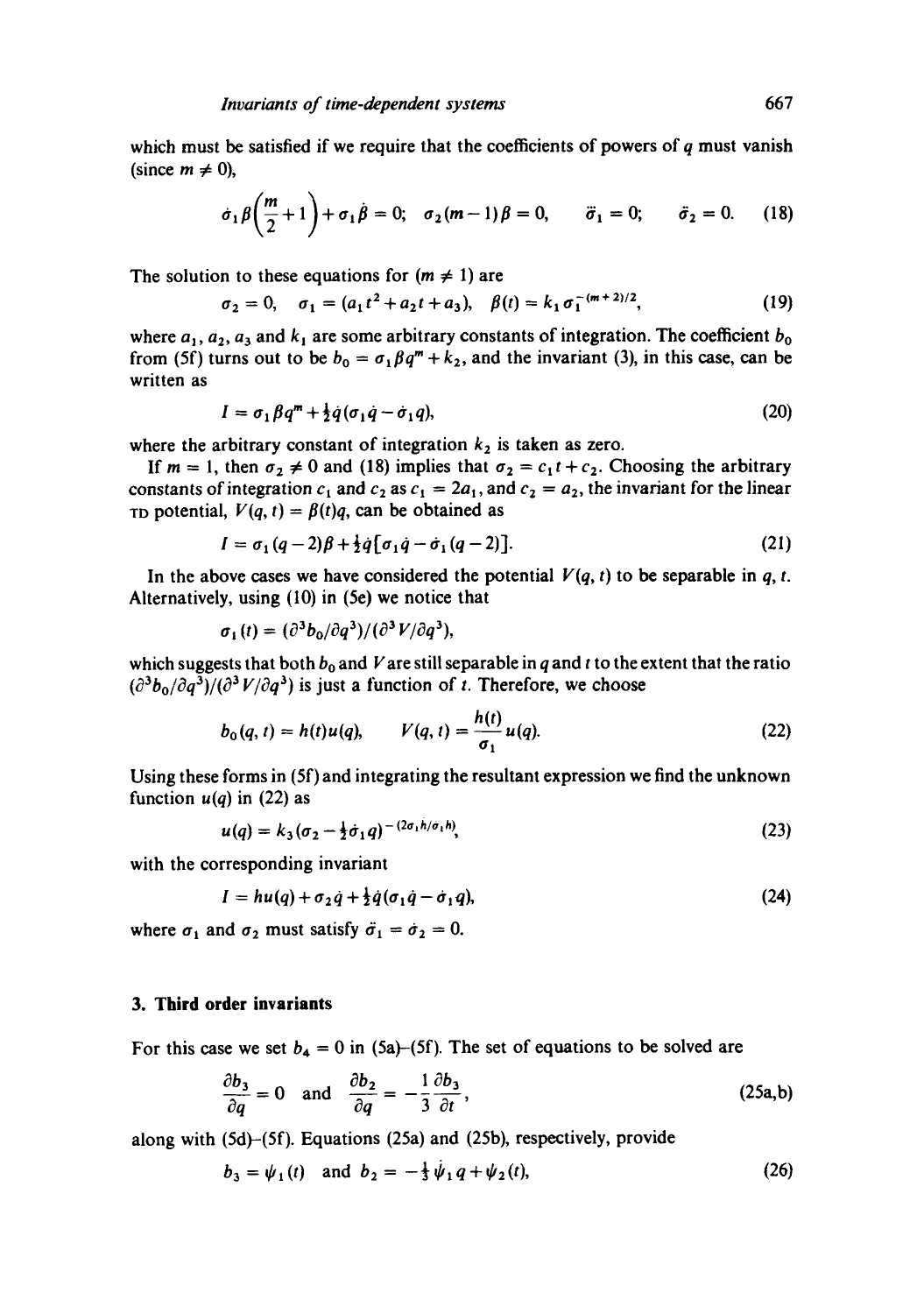where  $\psi_1$  and  $\psi_2$  are some arbitrary functions of time. Substituting these expressions for  $b_3$  and  $b_2$  in (5d) and integrating we get

$$
b_1 = \frac{1}{12}\dot{\psi}_1 q^2 - \frac{1}{2}\dot{\psi}_2 q + \frac{1}{2}\dot{\psi}_1 V + \dot{\psi}_3(t),
$$
 (27)

where  $\psi_3$  is another arbitrary function of t. Now, with these results for  $b_1$  and  $b_2$ , (5e) and (5f) can be used to eliminate  $b_0$  in favour of V by noting the fact that  $\left(\frac{\partial^2 b_0}{\partial q \cdot \partial t}\right)$  $= (\partial^2 b_0/\partial t \cdot \partial q)$ . This will lead to a general "potential" equation of the type

$$
\frac{1}{2}\psi_1 V \frac{\partial^2 V}{\partial q^2} + \left(\frac{1}{12}\ddot{\psi}_1 q^2 - \frac{1}{2}\dot{\psi}_2 q + \psi_3\right) \frac{\partial^2 V}{\partial q^2} + \frac{1}{2}\psi_1 (\partial V/\partial q)^2 \n+ \frac{1}{2}(\ddot{\psi}_1 q - 3\dot{\psi}_2) \frac{\partial V}{\partial q} + \left(\frac{1}{3}\dot{\psi}_1 q - \psi_2\right) \frac{\partial^2 V}{\partial q \cdot \partial t} + \frac{1}{2}\psi_1 \frac{\partial^2 V}{\partial t^2} \n+ \dot{\psi}_1 \frac{\partial V}{\partial t} + \frac{1}{2}\ddot{\psi}_1 V + \left(\frac{1}{12}\ddot{\psi}_1 q^2 - \frac{1}{2}\ddot{\psi}_2 q + \ddot{\psi}_3\right) = 0,
$$
\n(28)

whose solution would provide an integrable TD system admitting the third order invariants.

As such the solution of the nonlinear equation (28) is difficult. However, as for the second order case, we also notice here from (27) that  $\psi_1(t) = 2(\partial^3 b_1/\partial q^3)/(\partial^3 V/\partial q^3)$ , which implies the separability of  $b_1$  and V in q and t variables to the extent that the ratio  $(\partial^1 b_1/\partial q^3)/(\partial^3 V/\partial q^3)$  is only a function of t. For this reason we choose

$$
b_1(q,t) = f(t)v(q), \quad V(q,t) = \frac{2f(t)}{\psi_1}v(q).
$$
 (29)

Substituting these forms of  $b_1$  and V in (27) we obtain the identity

$$
\frac{1}{12}\psi_1 q^2 - \frac{1}{2}\psi_2 q + \psi_3 = 0. \tag{30}
$$

In order that this identity be satisfied we must have

$$
\ddot{\psi}_1 = 0, \qquad \dot{\psi}_2 = 0, \qquad \psi_3 = 0, \tag{31a}
$$

which yield

$$
\psi_1 = c_3 t + d_1, \qquad \psi_2 = c_4. \tag{31b}
$$

Here  $c_3$ ,  $c_4$ ,  $d_1$  are the arbitrary constants of integration and now-onward we choose  $d_1 = 0$ .

For the choices (29) and (31), the "potential" equation (28) reduces to a somewhat simpler form, *viz,* 

$$
\frac{1}{v}\frac{d}{dq}\left(v\frac{dv}{dq}\right) + \frac{(f\psi_1 - c_3f)}{\psi_1f^2} \cdot \left(\frac{1}{3}c_3q - c_4\right) + \frac{1}{v}\frac{dv}{dq} + \frac{\psi_1\ddot{f}}{2f^2} = 0.
$$
 (32)

Now we look for possible solutions of this nonlinear equation.

(i) Let

$$
\frac{1}{v}\frac{d}{dq}\left(v\frac{dv}{dq}\right) = 0,\t(33a)
$$

Equation (33a) implies that

$$
v(q) = (k_4 q + k_5)^{1/2}, \tag{33b}
$$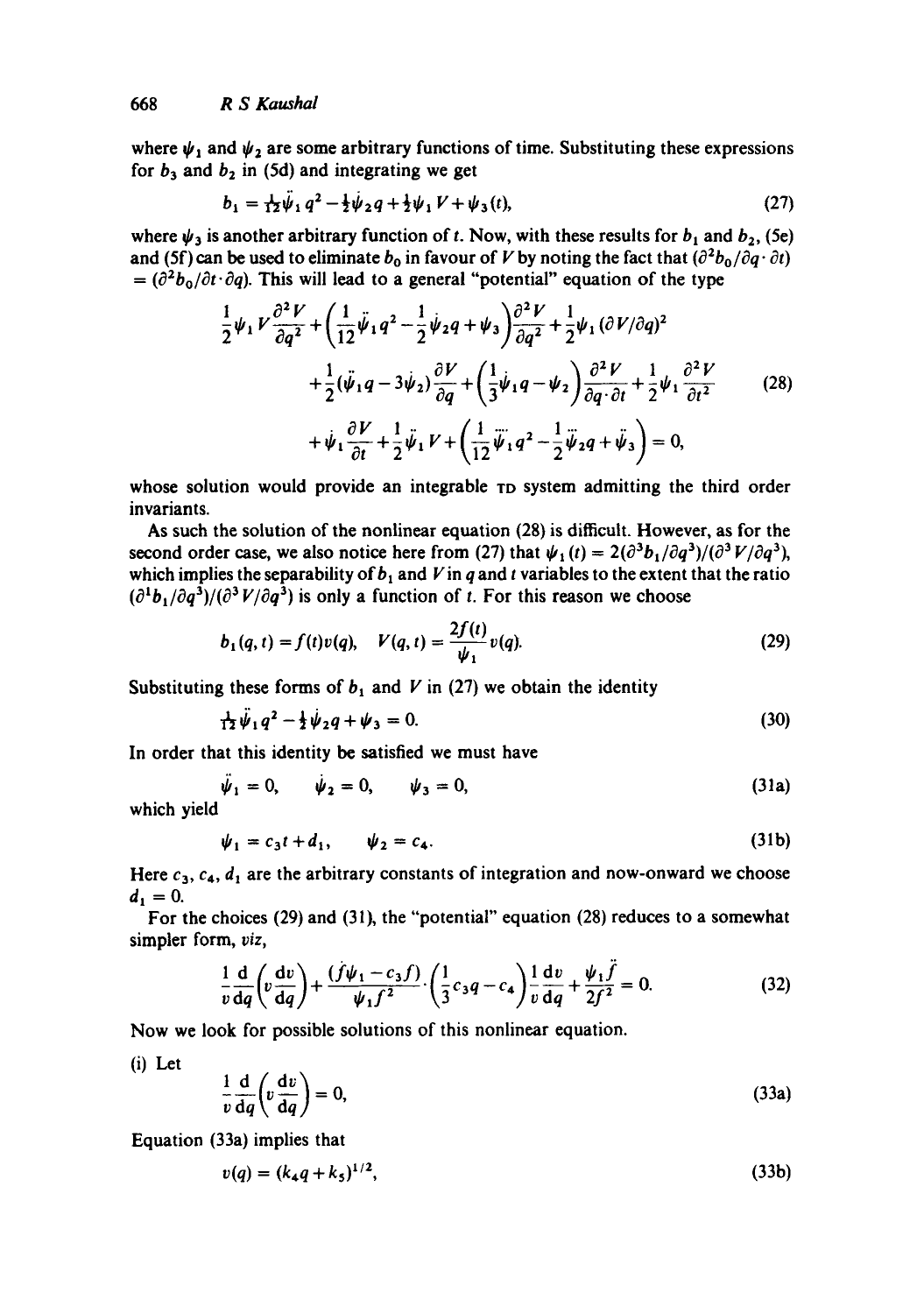where  $k_4$  and  $k_5$  are some arbitrary constants. If we set  $k_4 = \frac{1}{3}c_3$  and  $k_5 = -c_4$ , then the remaining q-dependent factors in (32) cancel out and we are left with an ordinary, linear differential equation of second order in  $f$ , namely

$$
3\ddot{f} + t^{-1}\dot{f} - t^{-2}f = 0,\tag{34}
$$

whose solutions are

$$
f(t) = at^{-1/3}, \quad f(t) = at. \tag{35}
$$

For the reasons given below in (ii) we accept here the first solution in (35) and obtain the eliminated constant  $b_0$  as

$$
b_0=-\tfrac{1}{2}a^2t^{-2/3},
$$

and finally, the invariant (3) as

$$
I = -\frac{1}{2} \bigg[ f - \left( \frac{1}{3} c_3 q - c_4 \right)^{1/2} \dot{q} \bigg]^2 + \frac{1}{6} \psi_1 \dot{q}^3. \tag{36}
$$

(ii) We can also choose

$$
f\psi_1-c_3f=0,
$$

in (32) which implies  $f(t) \sim t$ . This solution, though consistent with the second solution of (34) and satisfies (32) along with (33a) (since  $\ddot{f}\psi_1/2f^2$  turns out to be zero), however, is not acceptable because the potential  $V(q, t)$ , in this case, becomes time-independent. Thus, we find that the possibility (ii) does not give anything new except that it supplements the possibility (i).

#### **4. Fourth order invariants**

To find the integrable systems admitting fourth order invariants one has to solve the whole set of equations (5). As before the solutions of (5a) and (5b), lead to

$$
b_4 = s_1(t) \quad \text{and} \quad b_3 = -\frac{1}{4}s_1q + s_2(t), \tag{37}
$$

which in turn provide the solution of (5c) as

$$
b_2 = \frac{1}{24}\ddot{s}_1q^2 - \frac{1}{3}\dot{s}_2q + \frac{1}{3}s_1V + s_3(t),
$$
\n(38)

where  $s_i$ 's are some arbitrary functions of t. Further using these expressions for  $b_2$ ,  $b_3$ and  $b_4$  the integration of (5d) yields

$$
b_1 = -\frac{1}{144}\ddot{s}_1 q^3 + \frac{1}{12}\dot{s}_2 q^2 - \frac{1}{24}\dot{s}_1 \gamma
$$
  

$$
-\frac{1}{6}s_1 \frac{\partial \gamma}{\partial t} - \frac{1}{2}\dot{s}_3 q - \frac{1}{2}\left(\frac{1}{4}\dot{s}_1 q - s_2\right) V + s_4(t),
$$
 (39)

where  $s_4$  is another arbitrary function of time and  $\gamma = \int V dq$ . Now, with these results for  $b_1$  and  $b_2$  (5e) and (5f) can be used to eliminate  $b_0$  in favour of V again by noting the fact that  $\left(\frac{\partial^2 b_0}{\partial q \cdot \partial t}\right) = \left(\frac{\partial^2 b_0}{\partial t \cdot \partial q}\right)$ . This will, in fact, determine the "potential"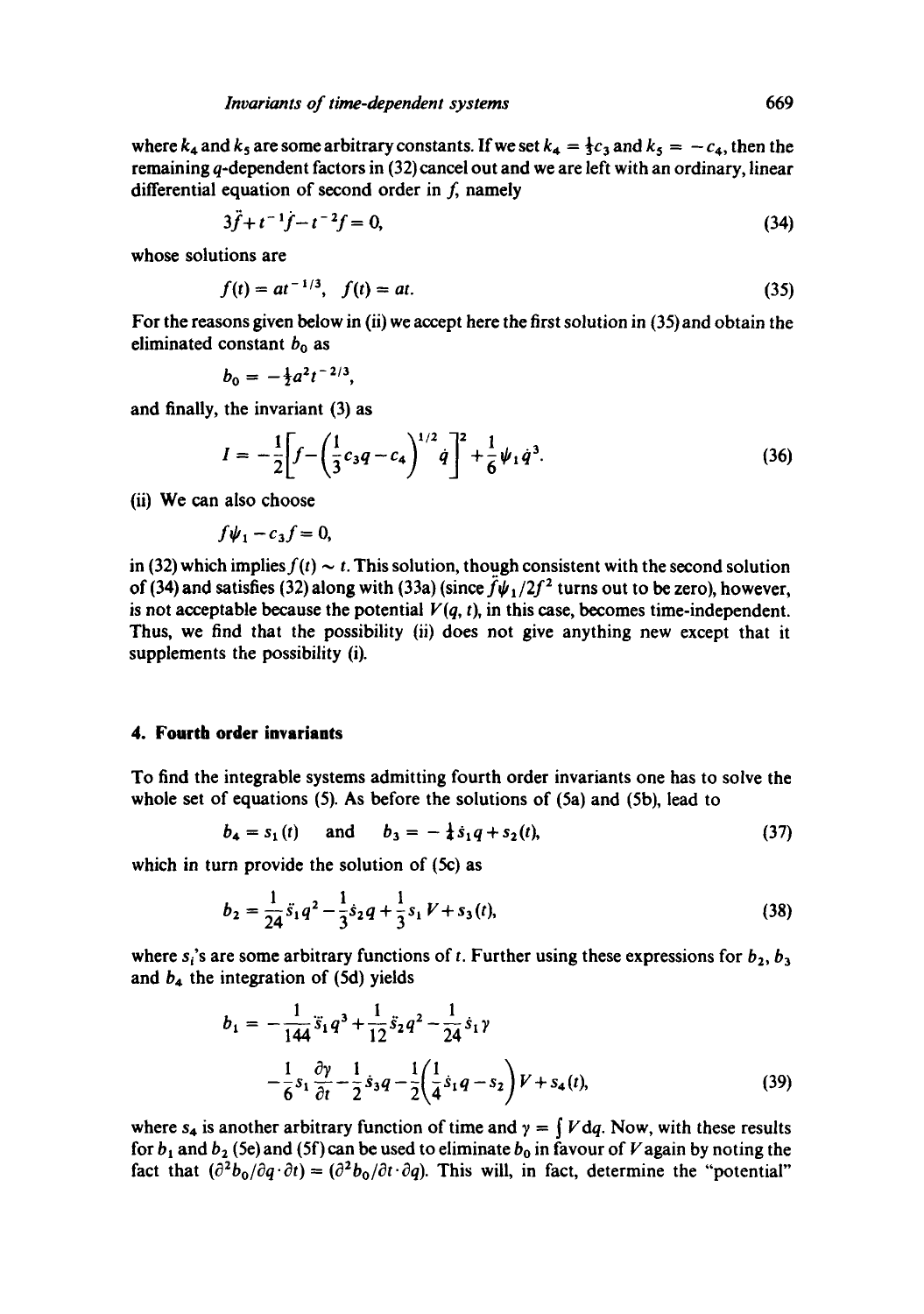equation of the type

$$
\left[\frac{1}{144}s_1^{(3)}q^3 - \frac{1}{12}s_2^{(2)}q^2 + \frac{1}{2}s_3q - s_4 + \frac{1}{24}s_1\gamma + \frac{1}{6}s_1\frac{\partial\gamma}{\partial t} + \frac{1}{2}\left(\frac{1}{4}s_1q - s_2\right)V\right] \cdot \frac{\partial^2V}{\partial q^2} + \frac{1}{2}\left(\frac{1}{4}s_1q - s_2\right)(\partial V/\partial q)^2 + \frac{1}{2}\left[\frac{1}{8}s_1^{(3)}q^2 - s_2^{(2)}q + 3s_3 + s_1V + s_1\frac{\partial V}{\partial t}\right]\frac{\partial V}{\partial q} + \left(\frac{1}{24}s_1^{(2)}q^2 - \frac{1}{3}s_2q + s_3 + \frac{1}{3}s_1V\right)\frac{\partial^2V}{\partial q \cdot \partial t} + \frac{1}{24}s_1^{(3)}q^3 - \frac{1}{12}s_2^{(4)}q^2 + \frac{1}{2}s_3^{(3)}q - s_4^{(2)} + \frac{1}{24}s_1^{(3)}\gamma + \frac{1}{4}s_1^{(2)}\frac{\partial\gamma}{\partial t} + \frac{3}{8}s_1\frac{\partial^2\gamma}{\partial t^2} + \frac{1}{6}s_1\frac{\partial^3\gamma}{\partial t^3} + \frac{1}{2}\left(\frac{1}{4}s_1^{(3)}q - s_2^{(2)}\right)V + \left(\frac{1}{4}s_1^{(2)}q - s_2\right)\frac{\partial V}{\partial t} + \frac{1}{2}\left(\frac{1}{4}s_1q - s_2\right)\frac{\partial^2V}{\partial t^2}\right] = 0,
$$
\n(40)

where the numbers in the paranthesis on superscripts of  $s<sub>i</sub>$ 's represent the order of timederivatives of  $s_i$ 's. Note that (40) is a nonlinear, integro-partial differential equation whose solutions, in principle, would directly provide the integrable systems admitting fourth order invariants.

As before we give here the reduced form of the "potential" (40) by noting the fact from (38) that the ratio  $3(\partial^3b_2/\partial q^3)/(\partial^3V/\partial q^3)$ , is a function of time only. This implies the separability of  $b_2$  and V in q and t variables and hence we write

$$
b_2(q,t) = g(t)w(q), \quad V(q,t) = \frac{3g(t)}{s_1}w(q).
$$
 (41)

Substituting these forms of  $b_2$  and V in (38) we again obtain an identity

$$
\frac{1}{24}\ddot{s}_1q^2-\frac{1}{3}\dot{s}_2q+s_3=0,
$$

which would imply

$$
\ddot{s}_1 = 0 \qquad \dot{s}_2 = 0 \qquad s_3 = 0
$$

and hence  $s_1 = c_5t + d_2$ ,  $s_2 = c_6$ . Here  $c_5$ ,  $c_6$ ,  $d_2$  are the arbitrary constants of integration and also we have set  $d_2 = 0$ . The choice (41) reduces the potential equation (40) to a somewhat simpler form,

$$
\left(\dot{g}s_1 - \frac{3}{4}g\dot{s}_1\right)Ww'' + 3g\left(\frac{1}{4}\dot{s}_1q - s_2\right)(ww')' + (5\dot{g}s_1 - 2g\dot{s}_1)ww'+\frac{1}{g}\left(\frac{1}{3}\ddot{g}s_1^2 - \frac{1}{4}\ddot{g}\dot{s}_1s_1 + \frac{1}{2}\dot{g}\dot{s}_1^2 - \frac{1}{2s_1}\dot{s}_1^3g\right)W+\frac{1}{g}\left(\frac{1}{4}\dot{s}_1q - s_2\right)\left(\ddot{g}s_1 - 2\dot{s}_1\dot{g} + \frac{2g}{s_1}\dot{s}_1^2\right)w = 0,
$$
 (42)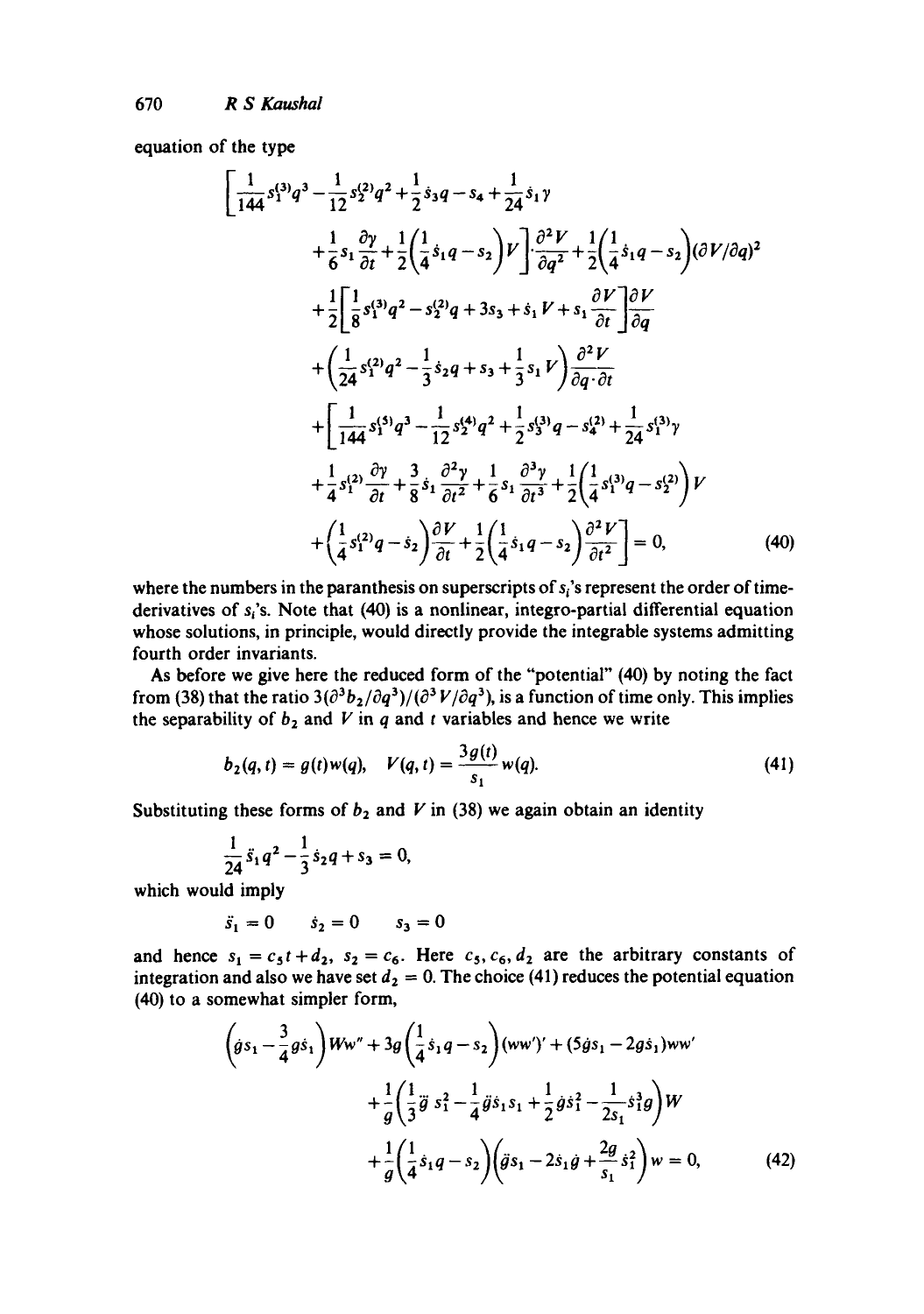where  $W = \int w \, dq$ , and  $s_4(t)$  is taken to be zero. The primes on w represent the derivatives of w w.r.t. q. Equation (42) appears difficult to handle even for a trivial case like the one discussed in § 3. However, the use of rationalization method (see §5) can provide integrable TD systems in this case.

#### **5. Discussion and summary**

The method described in  $\S 2$  is subsequently used in reproducing the results for some known cases. This not only provides a check on the method but also outlines a procedure for the use of nonlinear "potential" equations obtained in  $\S$ §3 and 4, corresponding to the third and fourth order invariants. The only system admitting first order invariants is a <sub>TD</sub> rotating harmonic oscillator  $(cf. (7))$ . In addition to the familiar case of TO harmonic oscillator the second order invariants are constructed *(cf. §* 2) for (i) a r<sub>D</sub> linear potential,  $V(q, t) = \beta(t)q$  (cf. (21)), and (ii) a potential of the type  $(c_2 - c_1q)^{-F(t)}$ , in which the time-dependence occurs through the exponent.

To obtain a general solution of the potential equation (28) or (40) is a difficult task. However, for a given  $TDS$  ystem its integrability can be checked by using what we call the method of rationalization. This method, outlined in § 2 and detailed elsewhere (Katzin and Levine 1982, 1983; Kaushal *et al* 1984a), suggests a way out for determining unknown arbitrary functions of time which, normally, are found to satisfy some tractable, ordinary differential equations. A possible solution of the nonlinear equation (32) provides a new integrable system,  $V(q, t) \sim t^{-4/3} q^{1/2}$ , which admits a third order invariant *(cf.* (36)).

Finally, for the purposes of constructing further higher order invariants we obtain here a recursion relation involving the coefficients  $b_n(q, t)$ , where  $b_n(q, t)$  occur in a general form of the invariant I, namely

$$
I = \sum_{n=0}^{\infty} b_n(q, t) \frac{p^n}{n!}.
$$
 (43)

The Hamiltonian corresponding to the Lagrangian (1) is now written as

$$
H = \frac{1}{2}p^2 + V(q, t),
$$
 (44)

and the invariance of I implies

$$
\frac{\mathrm{d}I}{\mathrm{d}t} \equiv \frac{\partial I}{\partial t} + [I, H]_{\mathrm{P.B.}} = 0. \tag{45}
$$

Using (43) and (44) in (45) it is now easy to obtain a recursion relation of the type

$$
\dot{b}_n + n \frac{\partial b_{n-1}}{\partial q} - b_{n+1} \frac{\partial V}{\partial q} = 0, \tag{46}
$$

which conforms the set of equations (5) for fourth order invariants.

### **Acknowledgements**

It is a pleasure to thank Prof. H J W Miiller-Kirsten for his interest in this work. Thanks are also due to Dr H J Korsch and Dr K C Tripathy for some helpful discussions.